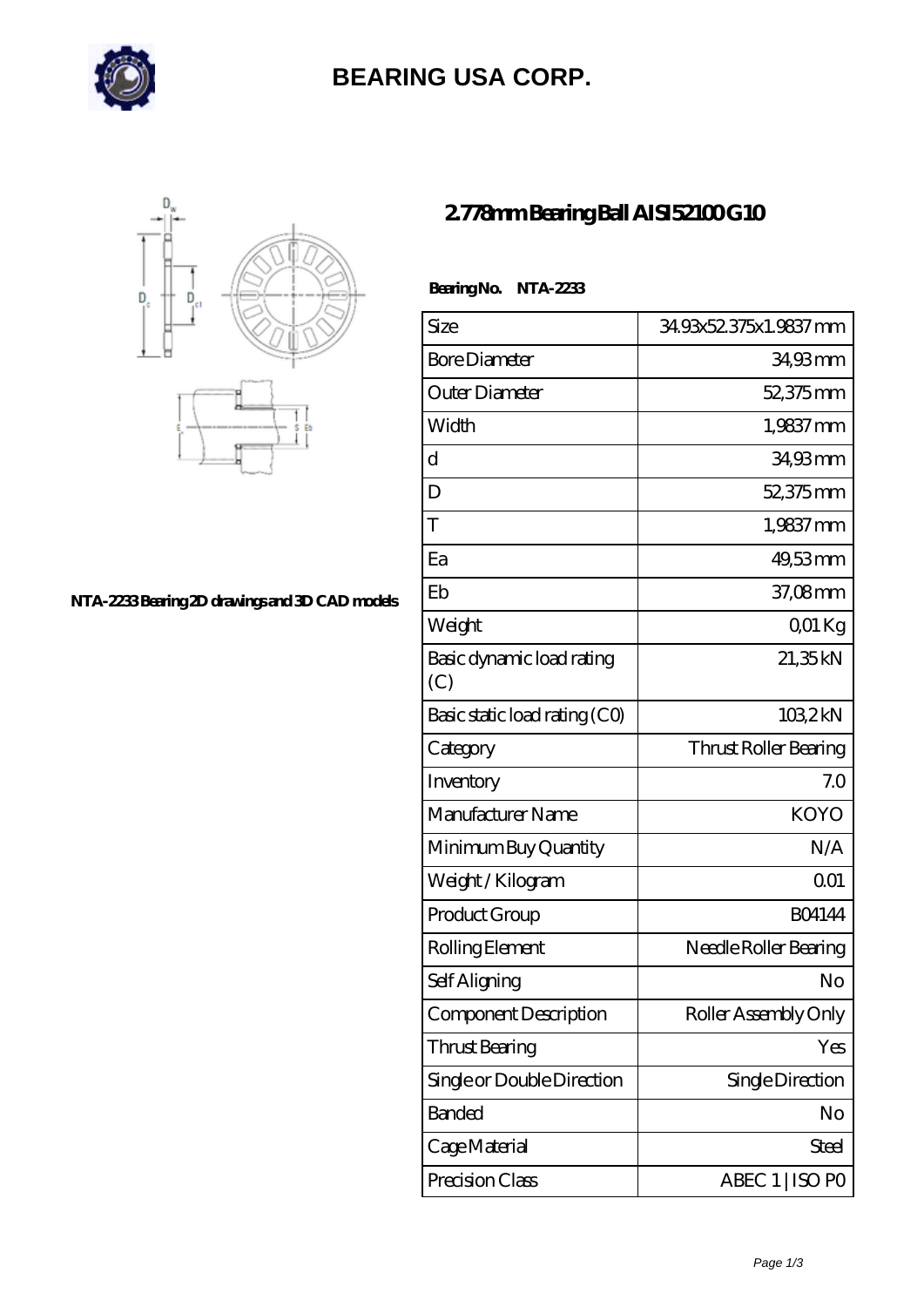

## **[BEARING USA CORP.](https://hathaykhongbanghayhat.org)**

| <b>Other Features</b>                  | Single Row   Two Piece<br>Cage                                                                                                                                                                       |
|----------------------------------------|------------------------------------------------------------------------------------------------------------------------------------------------------------------------------------------------------|
| Long Description                       | 1-3/8" Bore 1; 1-3/8" Bore 2;<br>2-1/16" Outside Diameter:<br>5/64" Height; Needle Roller<br>Bearing, Single Direction;<br>Not Self Aligning, Not<br>Banded; Steel Cage; ABEC 1<br>ISO PO, Roller As |
| Inch - Metric                          | Inch                                                                                                                                                                                                 |
| Category                               | Thrust Roller Bearings                                                                                                                                                                               |
| <b>UNSPSC</b>                          | 31171500                                                                                                                                                                                             |
| Harmonized Tariff Code                 | 848299.25.40                                                                                                                                                                                         |
| Noun                                   | Roller Assembly                                                                                                                                                                                      |
| Keyword String                         | <b>Thrust Needle</b>                                                                                                                                                                                 |
| Manufacturer URL                       | http://www.koyousa.com                                                                                                                                                                               |
| Manufacturer Item Number               | <b>NTA-2233</b>                                                                                                                                                                                      |
| Weight/LBS                             | 0023                                                                                                                                                                                                 |
| Bore 2                                 | 1.375 Inch   34,925<br>Millimeter                                                                                                                                                                    |
| Height                                 | 0.078 Inch   1.981<br>Millimeter                                                                                                                                                                     |
| Outside Diameter                       | 2063Inch   524 Millimeter                                                                                                                                                                            |
| Overall Height with<br>Aligning Washer | OInch   OMillimeter                                                                                                                                                                                  |
| Bore 1                                 | 1.375 Inch   34,925<br>Millimeter                                                                                                                                                                    |
| Bearing No.                            | NTA-2233                                                                                                                                                                                             |
| Dc1                                    | 34.93                                                                                                                                                                                                |
| Dc                                     | 52375                                                                                                                                                                                                |
| Dw                                     | 1.9837                                                                                                                                                                                               |
| Ca                                     | 21.35                                                                                                                                                                                                |
| CQa                                    | 10320                                                                                                                                                                                                |
| Cu                                     | 10 <sub>5</sub>                                                                                                                                                                                      |
| Limiting speeds (min-1)                | 8000                                                                                                                                                                                                 |
|                                        |                                                                                                                                                                                                      |